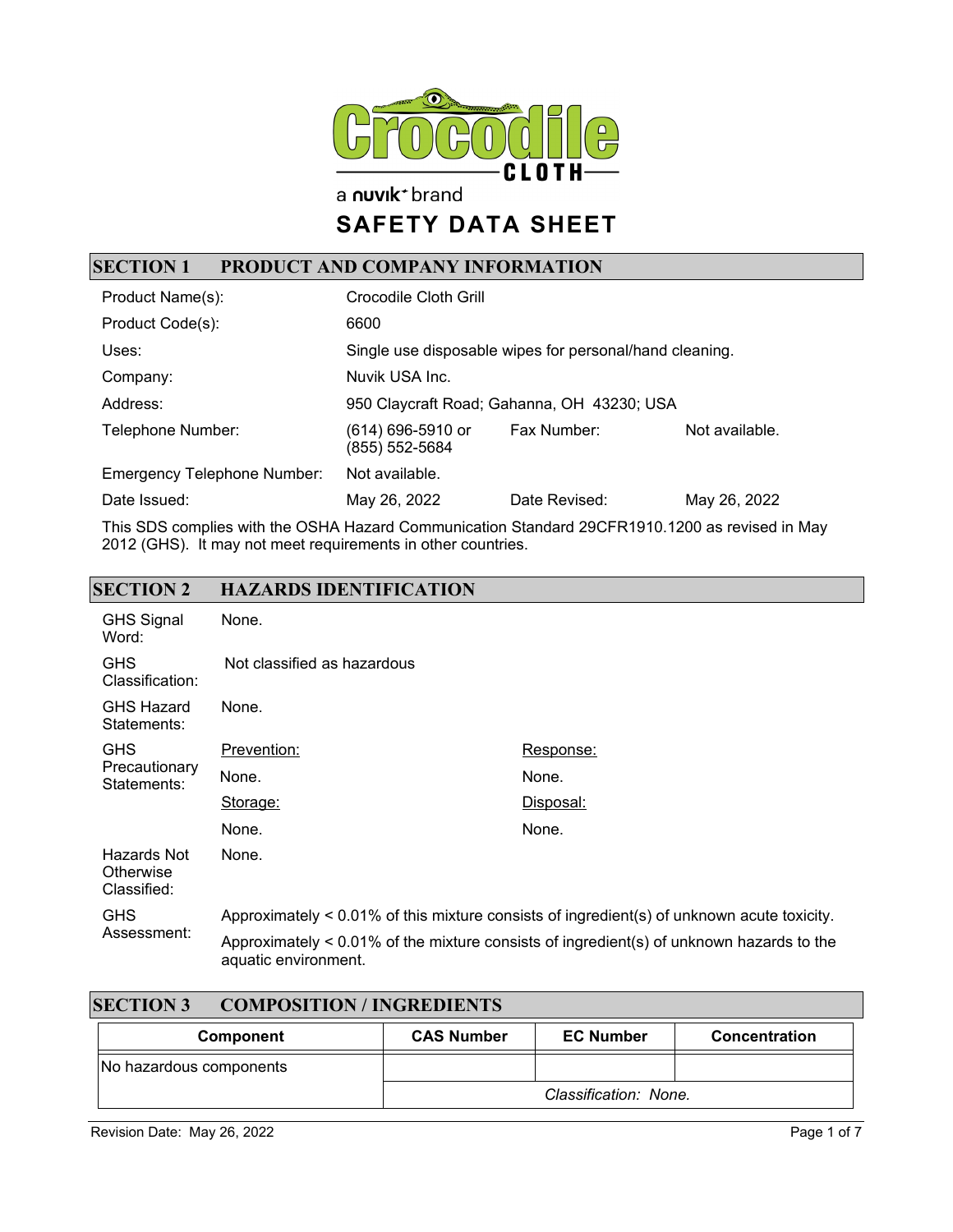#### **SECTION 3 COMPOSITION / INGREDIENTS**

Other components are non-hazardous, do not significantly contribute to the hazards of the product or do not require disclosure.

Trade Secret Claims: Specific chemical identity and/or exact percentage (concentration) of components has been withheld as a trade secret.

For the full text of the H-Statements mentioned in this Section, see Section 16.

#### **SECTION 4 FIRST AID MEASURES**

| First Aid - Eyes:                                       | In case of contact, immediately flush eyes with plenty of water for at least 15<br>minutes. Get medical attention, if irritation develops.                                                                                                                                              |
|---------------------------------------------------------|-----------------------------------------------------------------------------------------------------------------------------------------------------------------------------------------------------------------------------------------------------------------------------------------|
| First Aid - Skin:                                       | In the unlikely event that contact causes a reaction, flush area with soap and water<br>and seek medical attention.                                                                                                                                                                     |
| First Aid - Ingestion:                                  | If swallowed and feel unwell, call a physician or poison control center. DO NOT<br>induce vomiting unless directed to do so by a physician or poison control center. If<br>victim is fully conscious, give a cupful of water. Never give anything by mouth to<br>an unconscious person. |
| First Aid - Inhalation:                                 | In the unlikely event that inhalation of product mists causes a reaction, move victim<br>away from source of exposure and into fresh air. See medical attention.                                                                                                                        |
| Important Symptoms /<br>Effects - Acute and<br>Delayed: | Mild tissue inflammation.                                                                                                                                                                                                                                                               |
| Advice to Physician:                                    | Treat symptomatically.                                                                                                                                                                                                                                                                  |

#### **SECTION 5 FIRE FIGHTING MEASURES**

| <b>Extinguishing Media:</b>                               | Treat surrounding material. Water spray, dry chemical, carbon dioxide, or<br>foam is recommended. Carbon dioxide can displace oxygen. Use caution<br>when applying carbon dioxide in confined spaces. |
|-----------------------------------------------------------|-------------------------------------------------------------------------------------------------------------------------------------------------------------------------------------------------------|
| Specific Hazards:                                         | This product is not flammable. This product may give rise to hazardous<br>vapors in a fire. Vapors/fumes may be irritating, corrosive and/or toxic.                                                   |
| Protective equipment and<br>procedures for fire-fighters. | Wear full protective clothing and self-contained breathing apparatus.                                                                                                                                 |
| <b>Additional Advice:</b>                                 | None.                                                                                                                                                                                                 |

#### **SECTION 6 ACCIDENTAL RELEASE MEASURES**

| Spill Procedures:                 | Collect and/or wipe up spills with an absorbent towel/material and transfer<br>into suitable containers for recovery or disposal. Finally flush area with<br>water. |
|-----------------------------------|---------------------------------------------------------------------------------------------------------------------------------------------------------------------|
| <b>Personal Precautions:</b>      | No special protective clothing is required.                                                                                                                         |
| <b>Environmental Precautions:</b> | No special containment is necessary.                                                                                                                                |

#### **SECTION 7 HANDLING AND STORAGE**

Handling: No special handling is required.

Storage: Keep container(s) tightly closed. Use and store this material at ambient temperatures away from heat, direct sunlight and hot metal surfaces. Keep away from any incompatible materials (see Section 10).

Additional Advice: Store in original container. Store as directed by the manufacturer.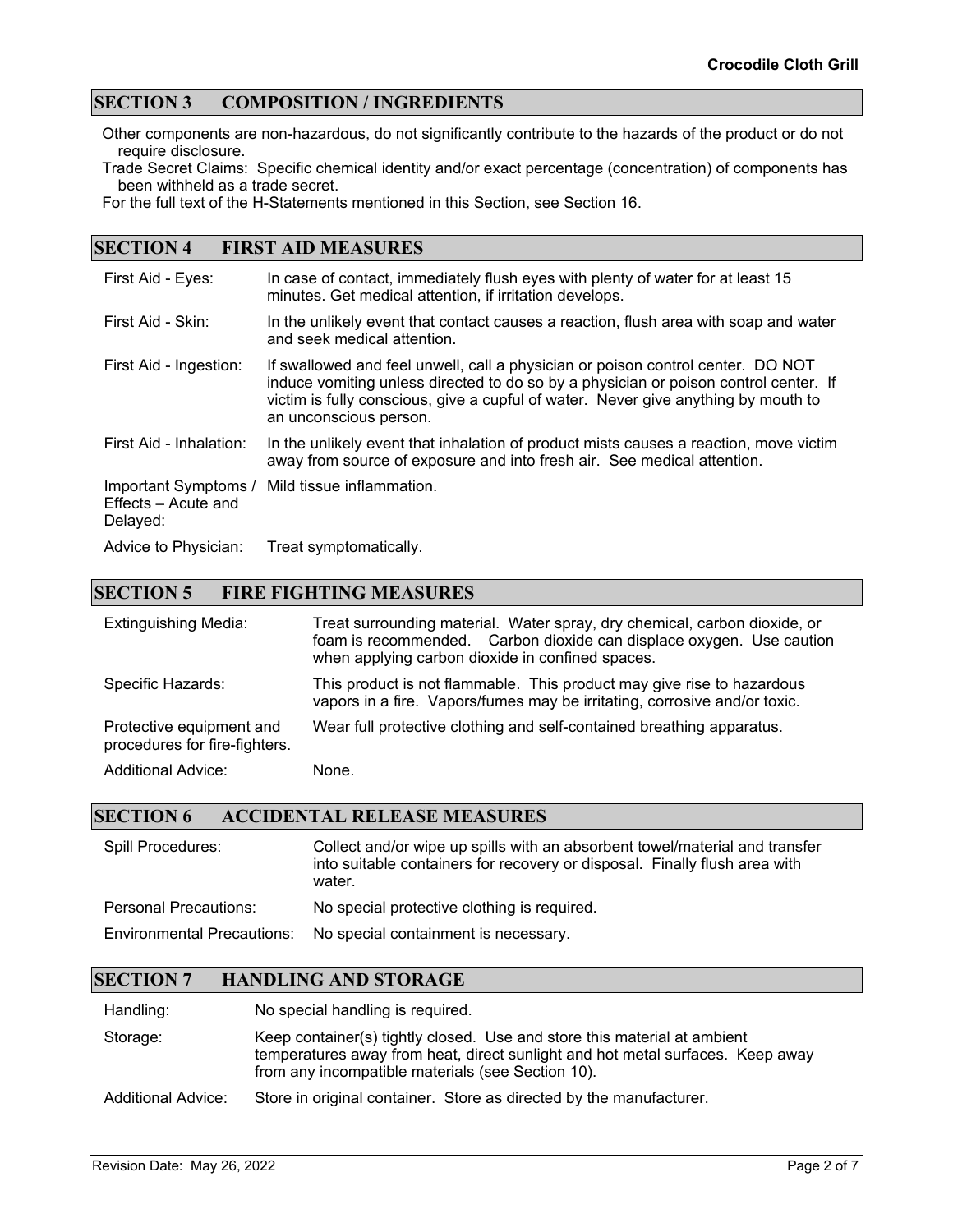## **SECTION 8 EXPOSURE CONTROLS AND PERSONAL PROTECTION**

| Occupational Exposure<br>Standards:     | Exposure limits are listed below, if they exist.                                                                                                                |
|-----------------------------------------|-----------------------------------------------------------------------------------------------------------------------------------------------------------------|
| Crocodile Cloth:                        | None.                                                                                                                                                           |
| <b>Engineering Control</b><br>Measures: | Not required under normal conditions of use.                                                                                                                    |
| <b>Respiratory Protection:</b>          | A NIOSH certified respirator with an organic cartridge may be used under<br>conditions where airborne concentrations are expected to exceed exposure<br>limits. |
| Hand Protection:                        | Not required under normal conditions of use.                                                                                                                    |
| Eye Protection:                         | Not required under normal conditions of use.                                                                                                                    |
| <b>Body Protection:</b>                 | Not required under normal conditions of use.                                                                                                                    |

## **SECTION 9 PHYSICAL AND CHEMICAL PROPERTIES**

| <b>Physical State:</b>                        | Liquid mixture impregnated into a non-woven fabric    |
|-----------------------------------------------|-------------------------------------------------------|
| Color:                                        | White to slightly off-white                           |
| Odor:                                         | Characteristic, faint                                 |
| Odor Threshold:                               | Not available.                                        |
| pH:                                           | $5.0 - 6.0$                                           |
| Melting Point/Range (°C/°F):                  | Not available.                                        |
| Boiling Point/Range (°C/°F):                  | $\geq 100^{\circ}$ C / 212°C (based on constituents)  |
| Flash Point (PMCC) (°C/°F):                   | $\geq 96^{\circ}$ C / 204.8°C (based on constituents) |
| <b>Evaporation Rate:</b>                      | Not available.                                        |
| Flammability / Explosivity Limits in Air (%): | Not available.                                        |
| Vapor Pressure:                               | $\leq$ 23.8 mmHg (25°C) (based on constituents)       |
| Vapor Density (Air = $1$ ):                   | Not available.                                        |
| <b>Relative Density:</b>                      | Not available.                                        |
| Solubility in Water:                          | Soluble (based on constituents - liquid mixture)      |
| <b>Partition Coefficient:</b>                 | Not available.                                        |
| Autoignition Temperature (°C/°F):             | Not available.                                        |
| Decomposition Temperature (°C/°F):            | Not available.                                        |
| Viscosity:                                    | Not available.                                        |
| <b>Explosive Properties:</b>                  | None.                                                 |
| <b>Oxidizing Properties:</b>                  | None.                                                 |
| Volatile Organic Content (VOC) (g/l):         | $<$ 25 g/l (as defined by 40CFR51.100)                |
|                                               |                                                       |

#### **SECTION 10 STABILITY AND REACTIVITY**

| Reactivity:               | Product will not undergo additional reaction.        |
|---------------------------|------------------------------------------------------|
| Stability:                | Stable under normal storage conditions.              |
| Hazardous Polymerization: | Will not occur.                                      |
| Conditions to Avoid:      | Contact with incompatible materials, excessive heat. |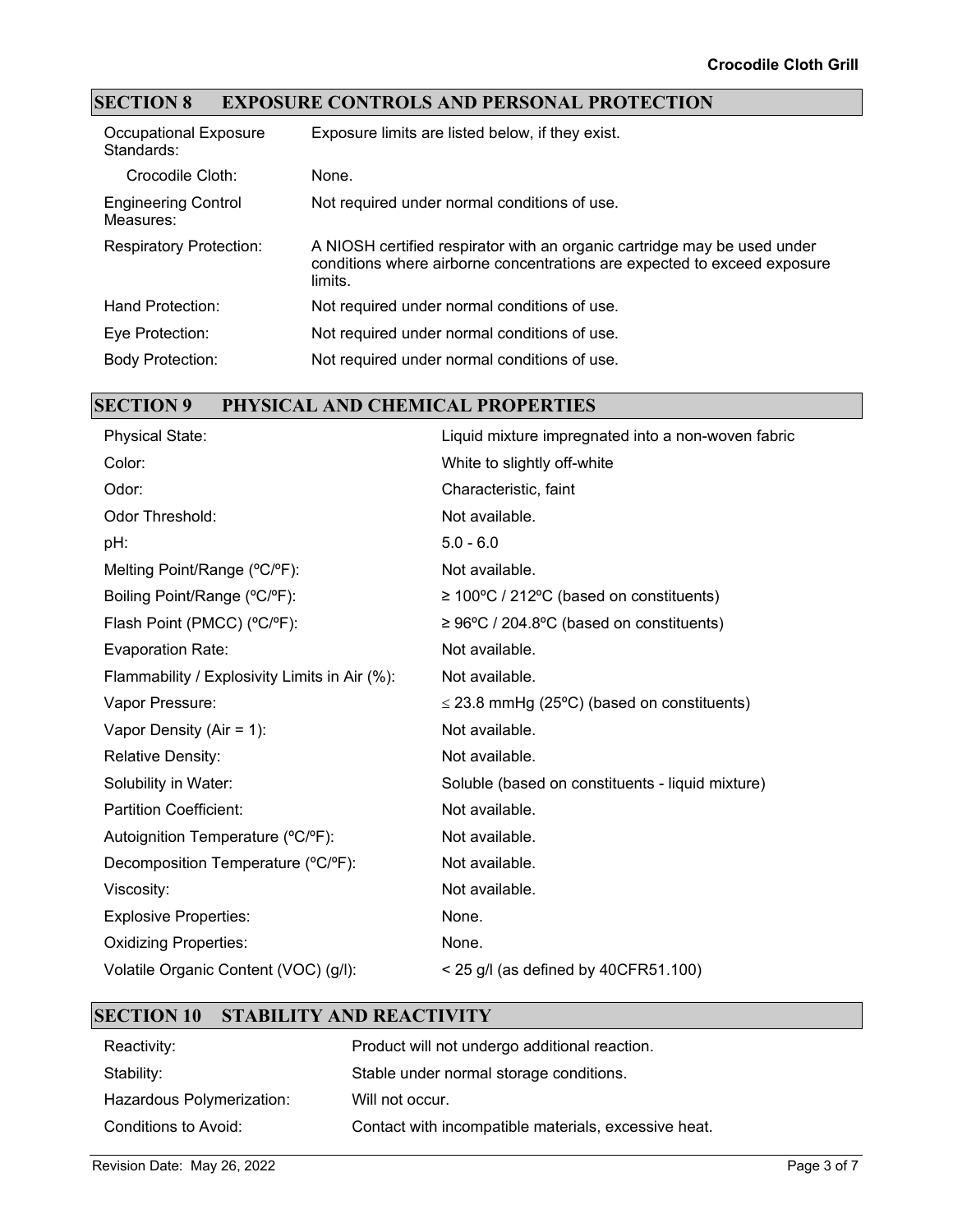### **SECTION 10 STABILITY AND REACTIVITY**

Incompatibilities: Strong oxidizing agents, strong acids, strong bases.

Hazardous Decomposition Products:

Oxides of carbon, aliphatic compounds, toxic by-products.

#### **SECTION 11 TOXICOLOGICAL INFORMATION**

| If available, toxicity data for the product is given; otherwise component data is listed.          |                                                                                                                           |  |
|----------------------------------------------------------------------------------------------------|---------------------------------------------------------------------------------------------------------------------------|--|
| <b>Acute Toxicity:</b>                                                                             | This product is not expected to be appreciably harmful.                                                                   |  |
| Skin Corrosion / Irritation:                                                                       | The product may be mildly irritating to the skin. Product testing found faint,<br>barely perceptible erythema/irritation. |  |
| Serious Eye Damage /<br>Irritation:                                                                | The product may be slightly irritating to the eyes.                                                                       |  |
| Respiratory or Skin<br>Sensitization:                                                              | The product is not expected to be dermally sensitizing.                                                                   |  |
| Mutagenicity:                                                                                      | This product is not expected to be mutagenic.                                                                             |  |
| Carcinogenicity:                                                                                   | This product is not expected to be carcinogenic.                                                                          |  |
| Reproductive /<br>Developmental Toxicity:                                                          | This product is not expected to be reproductively or developmentally harmful.                                             |  |
| Chronic/Subchronic<br>Toxicity: Specific Target<br>Organ/Systemic Toxicity -<br>Single Exposure:   | This product is not expected to cause organ effects or systemic toxicity upon<br>a single exposure.                       |  |
| Chronic/Subchronic<br>Toxicity: Specific Target<br>Organ/Systemic Toxicity -<br>Repeated Exposure: | This product is not expected to cause organ effects or systemic toxicity upon<br>repeated exposure.                       |  |
| <b>Aspiration Hazard:</b>                                                                          | This product does not pose an appreciable aspiration hazard.                                                              |  |
| Additional Information:                                                                            | None.                                                                                                                     |  |

#### **SECTION 12 ECOLOGICAL INFORMATION**

*If available, ecological data for the product is given; otherwise component data is listed.*

| <b>Acute Ecotoxicity:</b>  | This product is not expected to be appreciably harmful to aquatic species.                      |
|----------------------------|-------------------------------------------------------------------------------------------------|
| Mobility:                  | No data.                                                                                        |
| Persistence/Degradability: | Biodegradability of the entire product depends on the substrate/part number<br>(see packaging). |
| Bioaccumulation:           | Not expected to bioaccumulation in living tissue.                                               |
| Other adverse effects:     | None.                                                                                           |

### **SECTION 13 DISPOSAL CONSIDERATION**

| Environmental precautions: | No special containment is necessary.                                                  |
|----------------------------|---------------------------------------------------------------------------------------|
| Product Disposal:          | Dispose in accordance with all local, state (provincial), and federal<br>regulations. |
| Container Disposal:        | Dispose in accordance with all local, state (provincial), and federal<br>regulations. |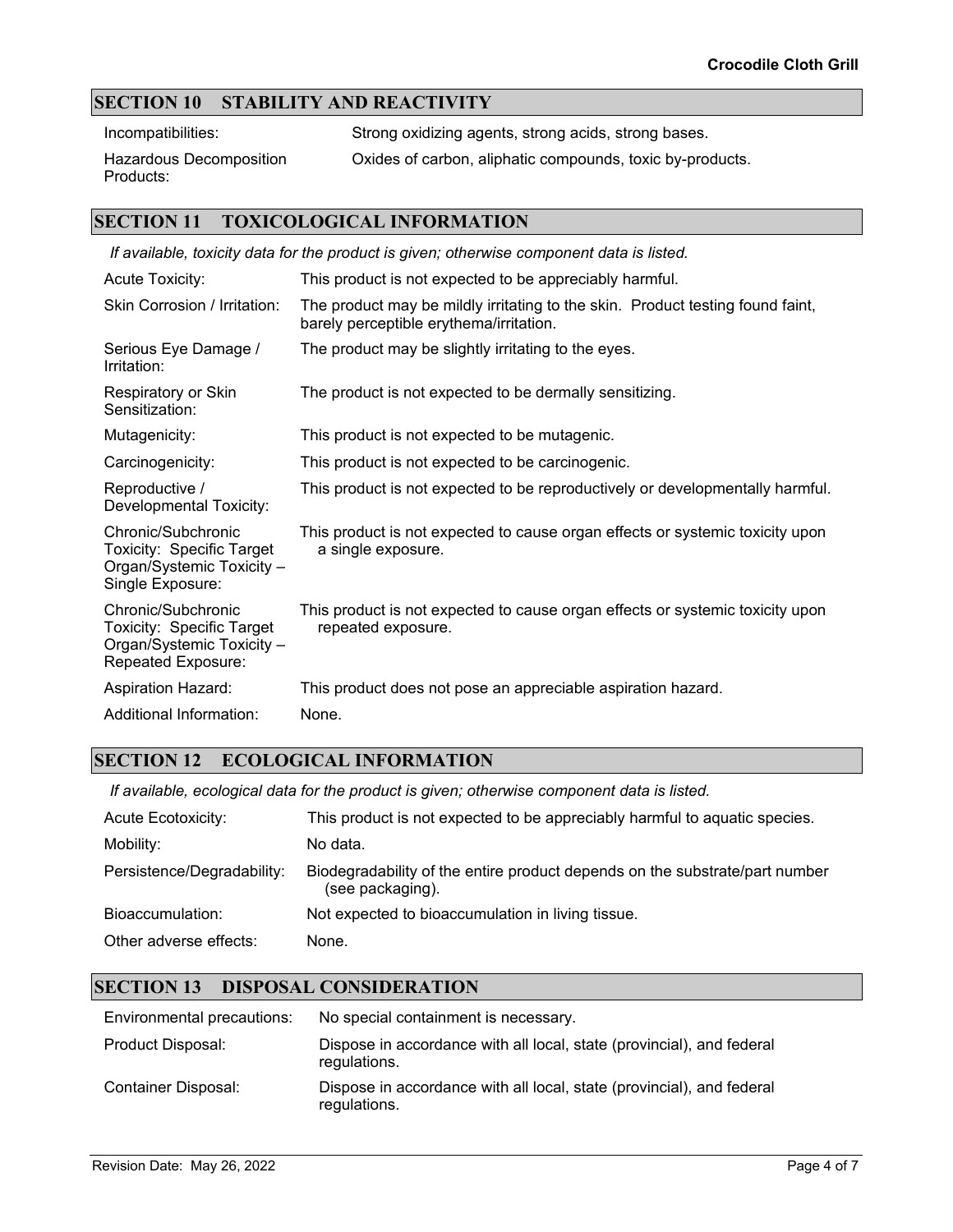### **SECTION 14 TRANSPORT INFORMATION**

|       | DOT (US):             |               |
|-------|-----------------------|---------------|
|       | Proper Shipping Name: | Not regulated |
|       | <b>UN Number:</b>     | None.         |
|       | Class:                | None.         |
|       | Packaging Group:      | None.         |
|       | Reportable Quantity:  | None.         |
|       | Marine Pollutant:     | None.         |
| IATA: |                       |               |
|       | Proper Shipping Name: | Not regulated |
|       | <b>UN Number:</b>     | None.         |
|       | Class:                | None.         |
|       | Packing Group:        | None.         |
|       | IMDG:                 |               |
|       | Proper Shipping Name: | Not regulated |
|       | <b>UN Number:</b>     | None.         |
|       | Class:                | None.         |
|       | Packing Group:        | None.         |
|       | Marine Pollutant:     | None.         |

*Transportation classifications may vary by container volume and may be influenced by regional or country variations in regulations.*

## **SECTION 15 REGULATORY INFORMATION**

| US Toxic Substance Control<br>Act:      | The components of this product are exempt from the inventory listing<br>requirements of the U.S. Toxic Substances Control Act (TSCA)<br>Chemical Substance Inventory, when used in cosmetic/personal<br>cleaning products. |
|-----------------------------------------|----------------------------------------------------------------------------------------------------------------------------------------------------------------------------------------------------------------------------|
| Canadian Domestic Substance<br>List:    | One or more components of this product are not listed on the Canadian<br>Domestic Substance List. Limited quantities may be permitted.                                                                                     |
| EU REACh:                               | One or more components of this product may not have been pre-listed or<br>registered under REACh. Limited quantities may be permitted.                                                                                     |
| TSCA Sec. 12(b) Export<br>Notification: | This product does not contain a chemical at or above de minimis<br>concentrations which requires reporting.                                                                                                                |
| <b>Canadian WHMIS</b>                   | None.                                                                                                                                                                                                                      |
| Classification:                         | This product has been classified in accordance with the hazard criteria of<br>the CPR and the SDS contains all of the information required by the<br>CPR.                                                                  |
| Massachusetts Right-To-Know:            | This product does not contain materials subject to disclosure under the<br>Massachusetts Right-To-Know Law.                                                                                                                |
| New Jersey Right-To-Know:               | This product does not contain materials subject to disclosure under the<br>New Jersey Right-To-Know Law.                                                                                                                   |
| Pennsylvania Right-To-Know:             | This product does not contain materials subject to disclosure under the<br>Pennsylvania Right-To-Know Law.                                                                                                                 |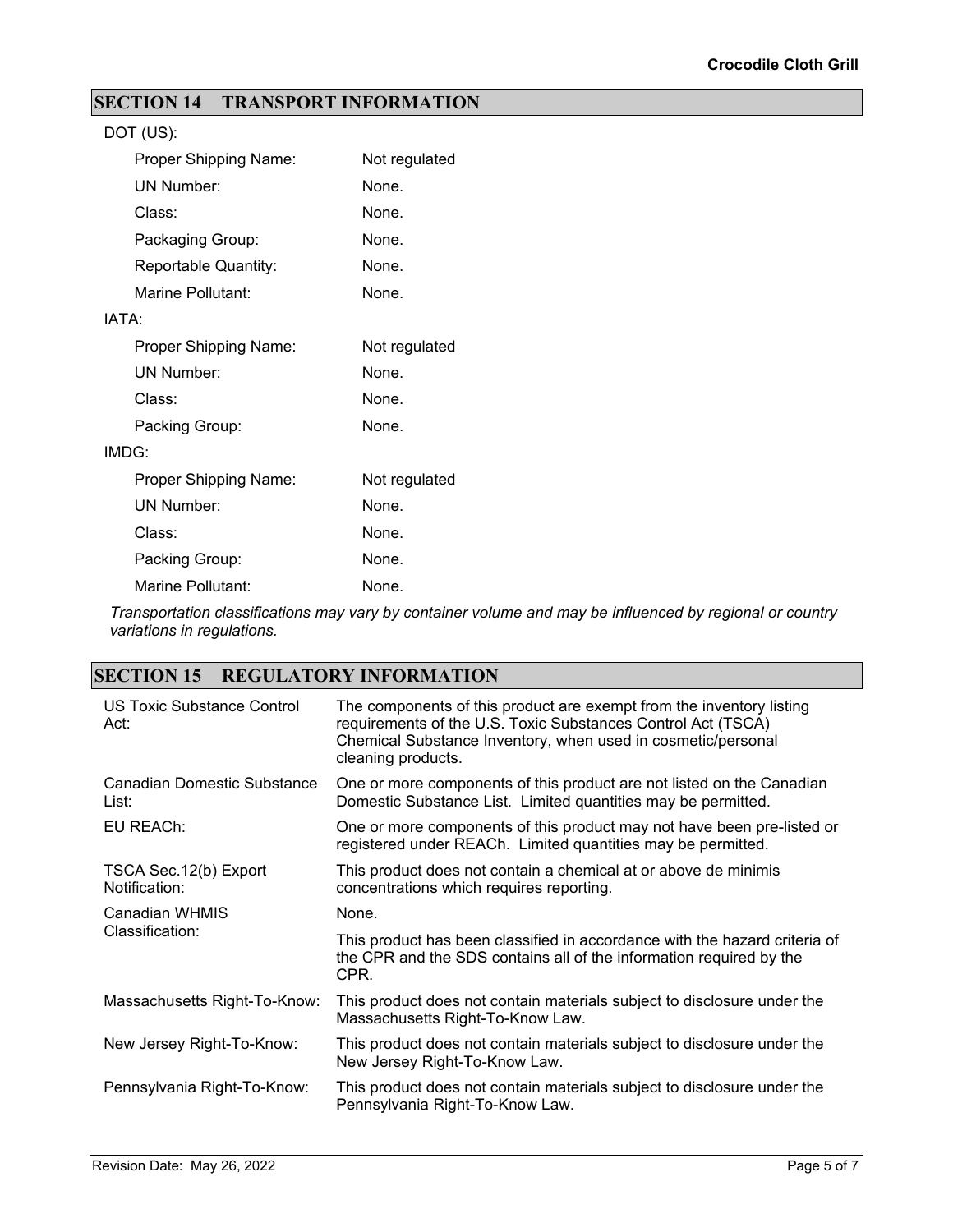## **SECTION 15 REGULATORY INFORMATION**

| California Proposition 65:                        | This product does not contain materials which the State of California has<br>found to cause cancer, birth defects or other reproductive harm. |                                                                         |
|---------------------------------------------------|-----------------------------------------------------------------------------------------------------------------------------------------------|-------------------------------------------------------------------------|
| <b>SARA TITLE III-Section</b>                     | None.                                                                                                                                         |                                                                         |
| 311/312 Categorization (40<br>CFR 370):           |                                                                                                                                               | (as of 2018, the EPA has adopted GHS hazard classifications)            |
| SARA TITLE III-Section 313<br>(40 CFR 372):       | at or above de minimis concentrations.                                                                                                        | This product does not contain materials which are listed in Section 313 |
| <b>CERCLA Hazardous</b><br>Substance (40 CFR 302) | CERCLA and Section 304 of EPCRA.                                                                                                              | This product does not contain materials subject to reporting under      |
| Water Hazard Class (WGK):                         |                                                                                                                                               | This product is slightly water-endangering (WGK=1).                     |
| Other Chemical Inventories:                       | Australia (AICS):                                                                                                                             | One or more components are not listed.                                  |
|                                                   | China (IECSC):                                                                                                                                | One or more components are not listed.                                  |
|                                                   | Japan (ENCS):                                                                                                                                 | All components are listed or exempt.                                    |
|                                                   | Korea (KCI):                                                                                                                                  | One or more components are not listed.                                  |
|                                                   | Philippines (PICCS):                                                                                                                          | One or more components are not listed.                                  |
|                                                   | Taiwan (TCSI):                                                                                                                                | All components are listed.                                              |

## **SECTION 16 OTHER INFORMATION**

| NFPA Rating - HEALTH:                                     | 1                                                                                                                                               |                                                                                                                                                                                                                                                                                                                                                                                                                                                                                                                                                                                                                                                                                                                                                                                  |              |  |
|-----------------------------------------------------------|-------------------------------------------------------------------------------------------------------------------------------------------------|----------------------------------------------------------------------------------------------------------------------------------------------------------------------------------------------------------------------------------------------------------------------------------------------------------------------------------------------------------------------------------------------------------------------------------------------------------------------------------------------------------------------------------------------------------------------------------------------------------------------------------------------------------------------------------------------------------------------------------------------------------------------------------|--------------|--|
| NFPA Rating - FIRE:                                       | 1                                                                                                                                               |                                                                                                                                                                                                                                                                                                                                                                                                                                                                                                                                                                                                                                                                                                                                                                                  |              |  |
| NFPA Rating - REACTIVITY:                                 | 0                                                                                                                                               |                                                                                                                                                                                                                                                                                                                                                                                                                                                                                                                                                                                                                                                                                                                                                                                  |              |  |
| <b>NFPA Rating - SPECIAL:</b>                             | <b>NONE</b>                                                                                                                                     |                                                                                                                                                                                                                                                                                                                                                                                                                                                                                                                                                                                                                                                                                                                                                                                  |              |  |
| Full text of H-Statements referred<br>to under Section 3: |                                                                                                                                                 |                                                                                                                                                                                                                                                                                                                                                                                                                                                                                                                                                                                                                                                                                                                                                                                  |              |  |
| None.                                                     |                                                                                                                                                 |                                                                                                                                                                                                                                                                                                                                                                                                                                                                                                                                                                                                                                                                                                                                                                                  |              |  |
| SDS Date Issued:                                          | May 26, 2022                                                                                                                                    |                                                                                                                                                                                                                                                                                                                                                                                                                                                                                                                                                                                                                                                                                                                                                                                  |              |  |
| <b>SDS Current Version:</b>                               | 1.0                                                                                                                                             | Version Date:                                                                                                                                                                                                                                                                                                                                                                                                                                                                                                                                                                                                                                                                                                                                                                    | May 26, 2022 |  |
| <b>SDS Revision History:</b>                              | v1.0 Initial version.                                                                                                                           |                                                                                                                                                                                                                                                                                                                                                                                                                                                                                                                                                                                                                                                                                                                                                                                  |              |  |
| Abbreviations:                                            | GHS:<br>CAS#:<br>OSHA:<br>NFPA:<br>DOT:<br>RCRA:<br>TLV:<br>TWA:<br>PEL:<br>STEL:<br>WEEL:<br>AIHA:<br>NTP:<br>IARC:<br>LD50:<br>LC50:<br>NOEL: | Globally Harmonized System of Classification and Labeling of<br>Chemicals<br><b>Chemical Abstract Services Number</b><br>ACGIH: American Conference of Governmental Industrial Hygienists<br>Occupational Safety and Health Administration<br>National Fire Protection Association<br>US Department of Transportation<br>US Resource Conservation and Recovery Act<br><b>Threshold Limit Value</b><br>Time-Weighted Average<br>Permissible Exposure Limit<br>Short Term Exposure Limit<br>Workplace Environmental Exposure Levels<br>American Industrial Hygiene Association<br>National Toxicology Program<br>International Agency for Research on Cancer<br>Lethal Dose 50%<br>Lethal Concentration 50%<br>NOAEL: No Observed Adverse Effect Level<br>No Observed Effect Level |              |  |